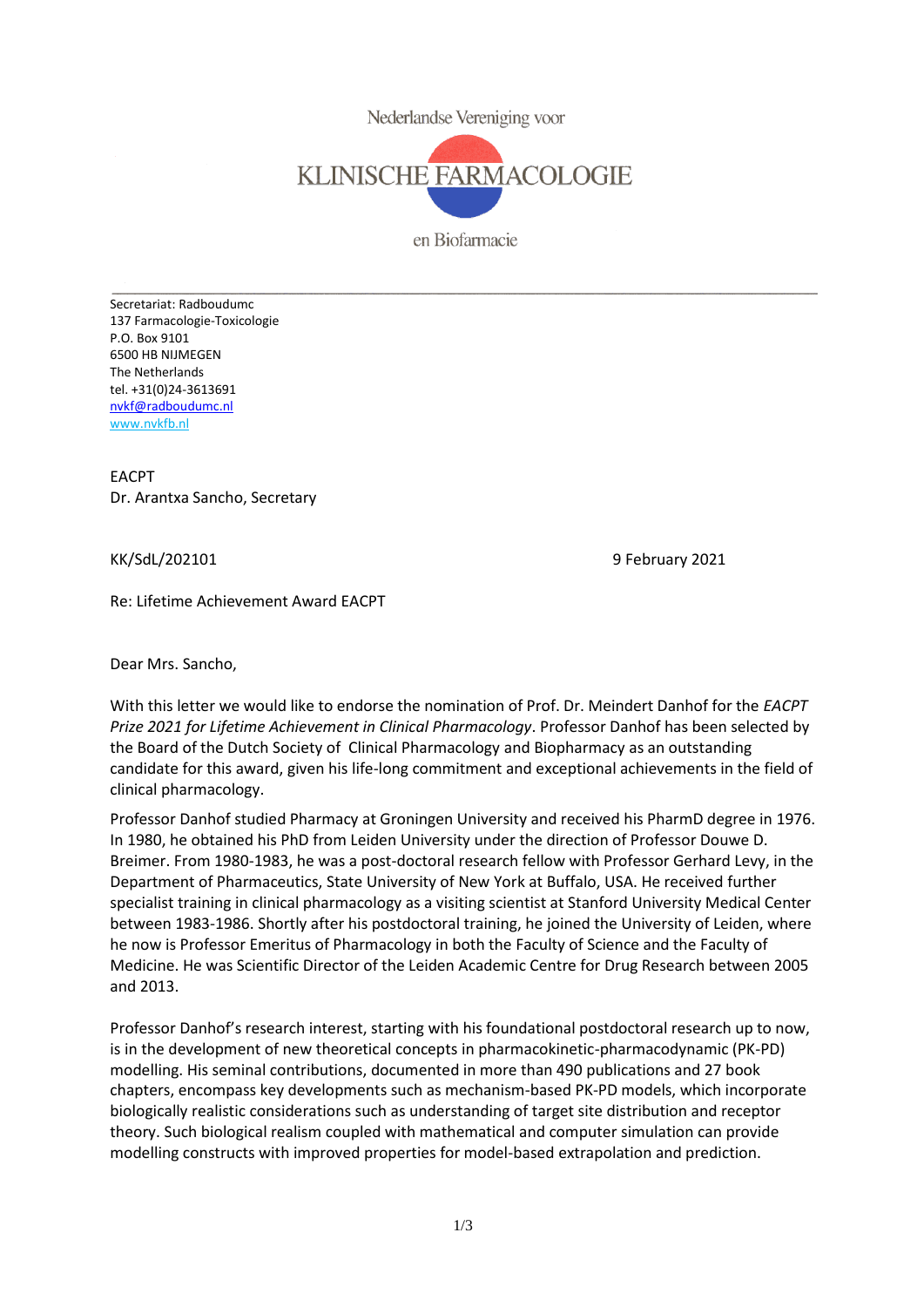

Such models go well beyond standard exposure-response empirical relationships, by incorporating characteristics of the disease system that can result in a very insightful combination of pharmacology and biology, what is currently termed "systems pharmacology". Such advances owe an enormous debt to the pioneering work by Professor Danhof.

Besides being a captivating speaker at many conferences himself, Meindert Danhof has an active interest in the dissemination of PKPD modelling concepts through the organization of international conferences, workshops and courses.

He is the Founder and Chairman of the series of international conferences 'Measurement and Kinetics of In Vivo Drug Effects' in Noordwijkerhout, the Netherlands which he organised 7 times (every 4 years) since 1990, and which will continue as Quantitative Systems Pharmacology Congress in Leiden.

These symposia consistently managed to attract the top scientists in the field to present their latest research results and new concepts in PK-PD and systems pharmacology, and are probably the most influential meeting in the field of mechanistic PK-PD.

In 2007, he was the founder of the 'TI Pharma mechanism based PKPD modelling platform', whose stated purpose is the development of a mechanism-based PKPD model library and database for application in drug discovery and development. Through his leadership, this Dutch Platform developed as a public—private partnership being a collaborative effort of 4 academic institutions in the Netherlands and 8 leading global pharmaceutical industries. In this platform 12 PhD students and 11 postdocs were trained. Unique to this platform is the availability of shared databases on disease and drug related parameters.

In 1998, he has established LAP&P Consultants BV, an established contract research organization which currently provides a professional infrastructure for consultancy services in advanced PK-PD modelling to the pharmaceutical industry, including actual data-analysis and clinical trial simulation.

Professor Danhof has also been active in professional societies. He is Past President of the European Federation of Pharmaceutical Sciences (EUFEPS) and President of the 6 FIP (International Pharmaceutical Federation) Pharmaceutical Sciences World Congress (PSWC) on May 21-24 in Stockholm, Sweden.

Meindert Danhof has been a Fellow of the American Association of Pharmaceutical Sciences (AAPS) since 1998. In 1993, he received the Organon Research Prize for his contributions to research on PKPD relationships and in 1997 the 'FIP Pharmaceutical Scientist of the Year Award' at the 57th World Congress of Pharmacy and Pharmaceutical Sciences in Vancouver, Canada. In 2004, he received the Rawls Palmer Award at the 105<sup>th</sup> Annual Meeting of the American Society for Clinical Pharmacology and Therapeutics in Miami, USA, and in 2006 he received the 'New Safe Medicines Faster Award' of the European Federation of Pharmaceutical Sciences. In 2009 he was the recipient of the Distinguished Scientist Award of the American College of Clinical Pharmacology (ACCP) and in 2010 he received the Research Achievement Award in Pharmacokinetics, Pharmacodynamics and Drug Metabolism of the American Association of Pharmaceutical Sciences (AAPS).